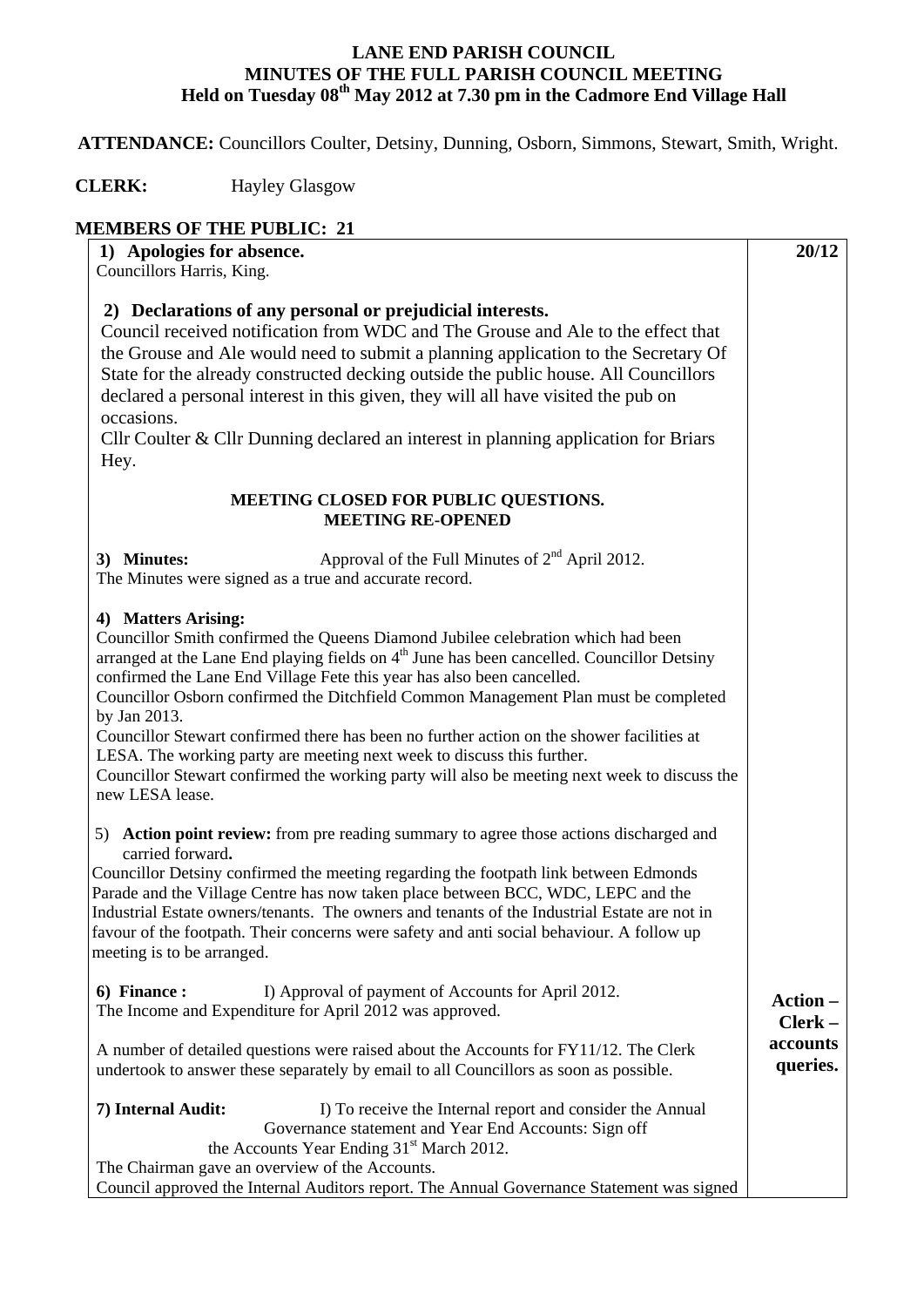| off for Year Ending 31 <sup>st</sup> March 2012.                                                                                                                                                                                                                                                                                                                                                                                                                                                                                                                                                                                                                                                                                                                                                                                                                                                                                                                                                                                                                                                                                       | 21/12                                                                                    |
|----------------------------------------------------------------------------------------------------------------------------------------------------------------------------------------------------------------------------------------------------------------------------------------------------------------------------------------------------------------------------------------------------------------------------------------------------------------------------------------------------------------------------------------------------------------------------------------------------------------------------------------------------------------------------------------------------------------------------------------------------------------------------------------------------------------------------------------------------------------------------------------------------------------------------------------------------------------------------------------------------------------------------------------------------------------------------------------------------------------------------------------|------------------------------------------------------------------------------------------|
| II) To note the Asset Register dated 31 <sup>st</sup> March 2012.<br>Council noted the report.                                                                                                                                                                                                                                                                                                                                                                                                                                                                                                                                                                                                                                                                                                                                                                                                                                                                                                                                                                                                                                         |                                                                                          |
| III) To note the Risk Assessment and Risk Schedule.<br>Council noted both reports.                                                                                                                                                                                                                                                                                                                                                                                                                                                                                                                                                                                                                                                                                                                                                                                                                                                                                                                                                                                                                                                     |                                                                                          |
|                                                                                                                                                                                                                                                                                                                                                                                                                                                                                                                                                                                                                                                                                                                                                                                                                                                                                                                                                                                                                                                                                                                                        |                                                                                          |
| IV) Effectiveness of the Internal Auditor.<br>The Clerk had prepared a report in advance of the meeting. Council were happy with all<br>statements made and approved the report.                                                                                                                                                                                                                                                                                                                                                                                                                                                                                                                                                                                                                                                                                                                                                                                                                                                                                                                                                       |                                                                                          |
| 8) Grass cuttings.<br>Cadmore End residents asked Council to reconsider the cutting of two plots within Cadmore<br>End. Residents proposed Council might cut these twice a year. The cost would be<br>inexpensive.<br>Although Council were sympathetic, the land is not owned by the Parish Council and<br>therefore it was felt that Council should not continue to cut the plots.<br>Council voted against cutting the 2 commons.<br>The Parish Council formally noted the grass cutting contract has been awarded to Buckland                                                                                                                                                                                                                                                                                                                                                                                                                                                                                                                                                                                                      | Action -<br><b>Clerk to</b><br>contact<br>BCC.<br>Action-<br><b>Clerk to</b><br>write to |
| Landscapes.                                                                                                                                                                                                                                                                                                                                                                                                                                                                                                                                                                                                                                                                                                                                                                                                                                                                                                                                                                                                                                                                                                                            | CECC.                                                                                    |
| 9) Speed Indicator – free trial.                                                                                                                                                                                                                                                                                                                                                                                                                                                                                                                                                                                                                                                                                                                                                                                                                                                                                                                                                                                                                                                                                                       | Action -<br><b>Clerk to</b>                                                              |
| BCC have offered Council a free trial of a speed indicator. Council would like this to be<br>positioned around the Beech Avenue area.                                                                                                                                                                                                                                                                                                                                                                                                                                                                                                                                                                                                                                                                                                                                                                                                                                                                                                                                                                                                  | write to<br><b>Planning</b><br>Inspectorate                                              |
| 10) Clerk's report.<br>The Cadmore End Cricket Club has asked that a Parish Councillor join their Committee<br>which meets once a year. Council agreed they would like to be a member of the Cadmore<br>End Cricket Club Committee.<br>The Grouse and Ale have formally submitted a planning application and written to the<br>Secretary of State regarding the decking outside the public house. Previously Council<br>supported the decking and agreed to write a further letter of support to the Planning<br>Inspectorate.<br>Oasis contacted the Editor of Clarion to ask whether they would be able to advertise in<br>Clarion free of charge/ Council agreed to offer Oasis one free full page advert in a future<br>edition of Clarion.<br>The Canadian visit on $12th$ April to pay respects to those members of crew who sadly died in<br>a crash at Widdenton View Woods many years ago was very well attended. The Clerk<br>thanked all those who helped on the day.<br>The Clerk to send a letter of thanks to British Legion and also ask if they would like the<br>plaque received to be displayed in The Village Hall. | Action-<br><b>Clerk to</b><br>write to<br>RBL.                                           |
| 11) Invitations to Meetings, Correspondence & Reports received.<br>Council noted the report.                                                                                                                                                                                                                                                                                                                                                                                                                                                                                                                                                                                                                                                                                                                                                                                                                                                                                                                                                                                                                                           | Action-<br><b>Clerk to</b><br>contact                                                    |
| 12) Matters raised by Councillors.<br>Councillor Dunning asked if the bus shelters should be re-painted, Council agreed these<br>should be looked at in the next financial year.<br>Councillor Osborn recently attended the Wycombe Air Park Community Interest Group, they<br>looked at community assets and community plan.<br>Councillor Stewart reported that he has been looking into the shed/garage which is situated at<br>the entrance of the playing fields but was unsure of the ownership. Councillor Osborn offered<br>to contact Land Registry to ascertain the owner.<br>Councillor Simmons noted the double yellow lines on The Row have not been completed yet.<br>The Clerk will contact BCC.<br>13) Planning: To consider new applications and receive Wycombe District Council<br><b>Decisions and Appeals</b>                                                                                                                                                                                                                                                                                                     | BCC.                                                                                     |
| <b>New Applications</b>                                                                                                                                                                                                                                                                                                                                                                                                                                                                                                                                                                                                                                                                                                                                                                                                                                                                                                                                                                                                                                                                                                                |                                                                                          |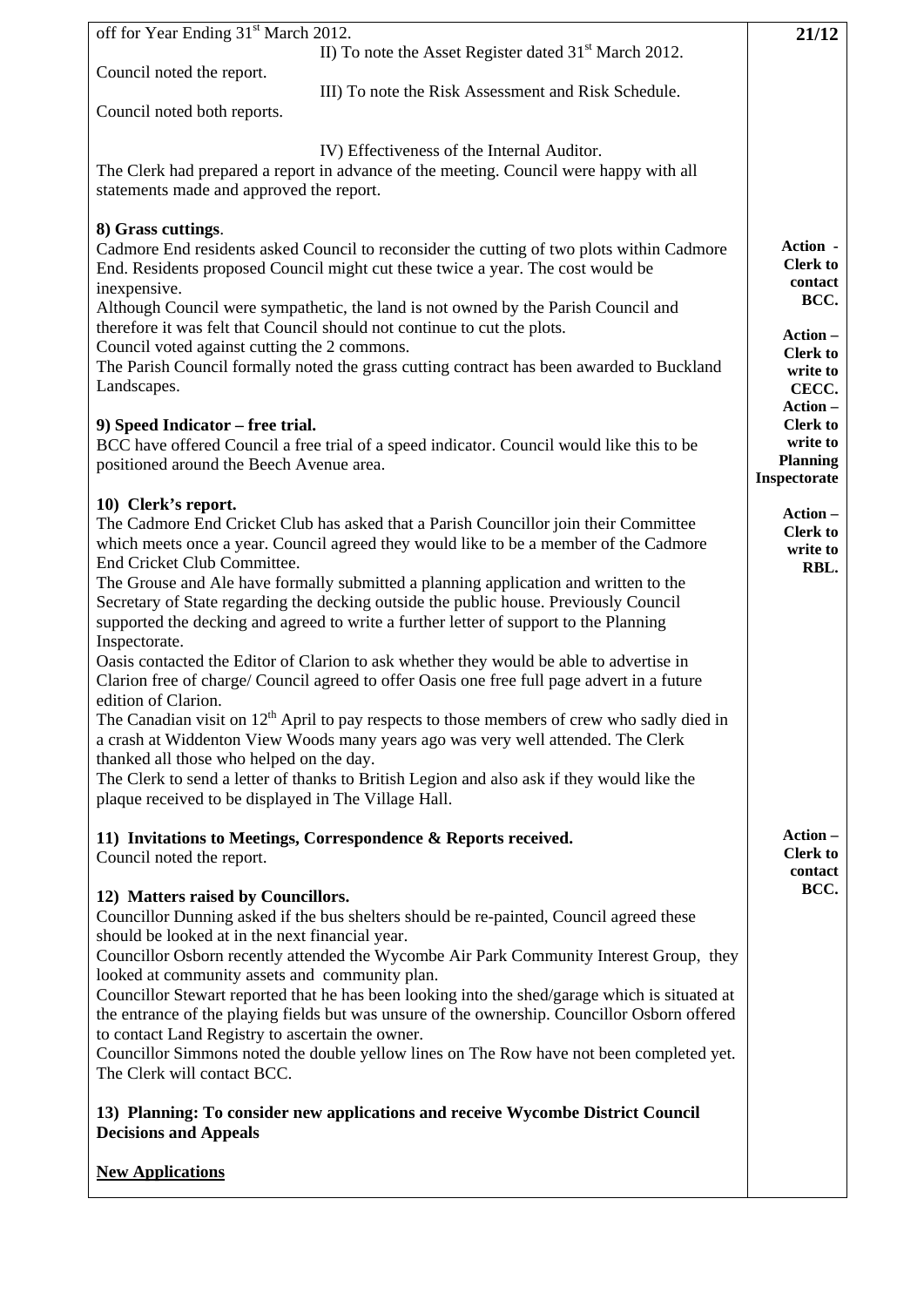| 12/05701/FUL - The Stable House, Marlow Road, Cadmore End, HP14 3PF -<br>Householder application for the conversion and reconstruction of rear part of existing<br>garage/store into living area with new infill link between house and outbuilding.<br>No objection.                                                                                                                     | 22/12 |
|-------------------------------------------------------------------------------------------------------------------------------------------------------------------------------------------------------------------------------------------------------------------------------------------------------------------------------------------------------------------------------------------|-------|
| 12/05727/LBC - Kiln Cottage, Watercroft Lane, Cadmore End, HP14 3PS - Listed<br>Building application for insertion of $2 \times$ conservation rooflights to front and rear roof pitch of<br>modern single storey extension; reinstatement of first floor window over front door to match<br>existing and minor internal alterations to change existing kitchen to utility and vice versa. |       |
| No objection.<br>12/05911/FUL - 1 Folly Cottages, Frieth Road, Frieth, RG9 6PX - Householder<br>application for demolition and reconstruction of detached garage to rear.<br>No objection.                                                                                                                                                                                                |       |
| 12/05938/FUL - Briars Hey, Park Lane, Lane End, HP14 3NN - Householder application<br>for Installation of free standing solar pv system (8 x panels) in enclosed area of garden<br>(retrospective).                                                                                                                                                                                       |       |
| No objection.<br>12/05748/FUL - Fern Cottage, Finings Road, Lane End, HP14 3EY - Householder<br>application for construction of single storey side and rear extension and detached single<br>storey garage.                                                                                                                                                                               |       |
| No objection to the extension of the house. However the scale of the garage would be a cause<br>for concern. The garage would likely block off the neighbouring property's view. The<br>property owner should look to scale down the size of the garage.<br>12/05952/FUL - Amberl, Bolter End Lane, Bolter End, HP14 3NB - Householder                                                    |       |
| application for construction of 2 storey front extension and insertion of 3 side dormer<br>windows.<br>The proposed extension extends beyond previously agreed building constraint lines and will                                                                                                                                                                                         |       |
| disturb the adjoining neighbours.<br>The Parish Council understands that as the development is located within a green Belt area<br>that the permitted development area may be exceeded.                                                                                                                                                                                                   |       |
| <b>Decisions</b><br>Ref: 12/05085/FUL<br><b>Decision: Application Permitted Date</b><br>23/03/2012                                                                                                                                                                                                                                                                                        |       |
| Address:<br>Old Stocks Cadmore End High Wycombe Buckinghamshire HP14 3PL                                                                                                                                                                                                                                                                                                                  |       |
| <i>Proposal:</i> Householder application for conversion of garage to habitable living space.                                                                                                                                                                                                                                                                                              |       |
| 12/05009/FUL<br>Ref:<br><b>Decision: Application Permitted</b><br>21/03/2012<br>Date                                                                                                                                                                                                                                                                                                      |       |
| Address:<br>Chequers Cottage Bullocks Farm Lane Wheeler End Buckinghamshire HP14<br>3NH                                                                                                                                                                                                                                                                                                   |       |
| <i>Proposal:</i> Householder application for insertion of new window in first floor side elevation.                                                                                                                                                                                                                                                                                       |       |
| <b>12/05234/FUL</b><br><b>Decision: Application Permitted Date</b><br>29/03/2012<br>Ref:                                                                                                                                                                                                                                                                                                  |       |
| Address:<br>The Old Cottage Frieth Road Frieth Buckinghamshire RG9 6PU                                                                                                                                                                                                                                                                                                                    |       |
| <i>Proposal:</i> Erection of detached double garage and carport with habitable room in roof space,<br>insertion of 2 front $\&$ 3 rear velux windows (part retrospective) (alternative scheme to that<br>permitted under 07/06669/FUL).                                                                                                                                                   |       |
| 12/05232/FUL<br>Ref:<br>Decision: Application Permitted Date 0/03/2012                                                                                                                                                                                                                                                                                                                    |       |
| Dairy Farm Bullocks Farm Lane Wheeler End Common Wheeler End<br>Address:<br>Buckinghamshire                                                                                                                                                                                                                                                                                               |       |
| <i>Proposal:</i> Conversion of redundant agricultural buildings to single residential 2 bedroom<br>dwelling with associated annexe and surface parking.                                                                                                                                                                                                                                   |       |
| 12/05333/FUL<br>Decision: Application Permitted Date 28/03/2012<br>Ref:                                                                                                                                                                                                                                                                                                                   |       |
| Address:<br>Dairy Farm Wheeler End Common Wheeler End Buckinghamshire HP14 3NJ<br>Proposal: Change of use of land to use for horses and construction of stables, manege and                                                                                                                                                                                                               |       |
| associated tractor/implement store following demolition of existing agricultural store.                                                                                                                                                                                                                                                                                                   |       |